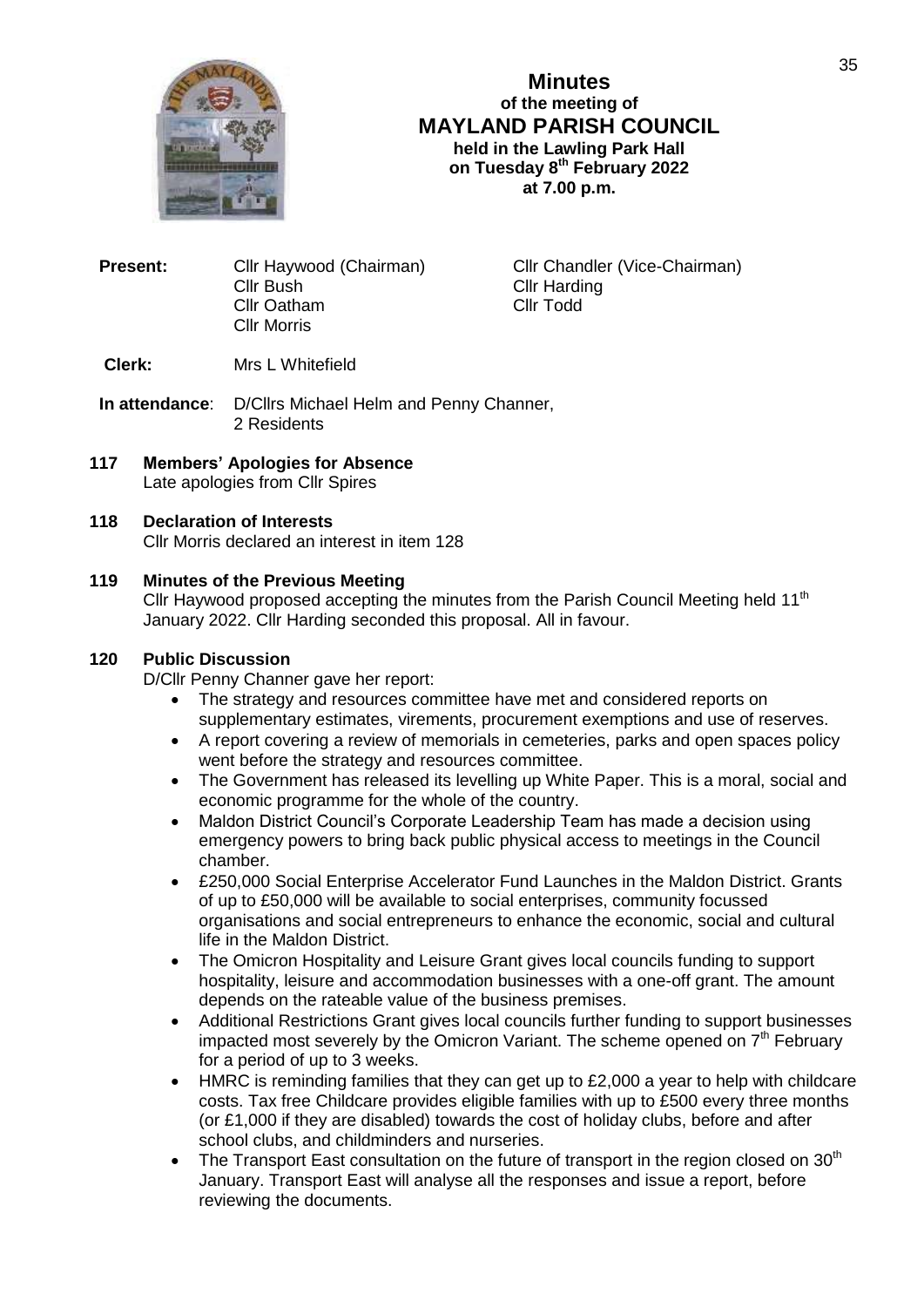- If you want to visit an Essex recycling centre in a van (including pick-up trucks and any vehicle towing a trailer with more than one axle), from 28<sup>th</sup> February 2022, you will need to book a slot in advance. Recycling centres only accept household waste.
- $\bullet$  On Saturday 19<sup>th</sup> March 2022, Maldon Promenade Park will hold a vegan food market and street vendors.
- A Grant of £10,000 could be available towards heating and insulation improvements for Essex residents with a total household income of below £30,000.
- Essex businesses and residents have had the opportunity to register for "Solar Together Essex" which is a unique collective purchasing scheme and helps residents and small businesses through the process of buying high quality solar panels at lower and affordable prices.
- Essex Police reported about dog thefts in its monthly newsletter. There has been a sharp rise in dog thefts since the price of dogs has increased dramatically meaning criminals can potentially make a lot of money

# **121 Planning**

The following applications were considered and comment to the Planning Authority agreed:-

### **21/01243/FUL PP -10398579**

**Proposal:** Replace white UPVC side hung casement windows with white UPVC top hung casement windows on all elevations. Addition of Georgian panels to the upper casement windows on the front elevation. Replace painted timber doors with white UPVC. New Cedral Lap C06 Grey Green cladding to all elevations **Address**: Henry Samuel Village Hall, Steeple Road, Mayland No objections to this proposal

### **22/00064/HOUSE PP -10561130**

**Proposal:** Single storey rear extension, conversion of existing detached garage and replacement roof **Address:** Anonimo 3 George Cardnell Way, Mayland No objections to this proposal

### **DECISIONS**

### **HOUSE**/**MAL/21/01242**

Proposed double garage with boot room link. Front wall and gate, side fence and gate. Two additional ground floor windows to the west elevation. 105 Imperial Avenue, Mayland **REFUSED**

#### **HOUSE/MAL/21/01234** Proposed single storey side extension Shendish Nipsells Chase, Mayland **APPROVED**

### **122 Finance**

Councillors received a list of all payments and receipts. The approved payments and receipts are listed below: -

| <b>PAYMENTS</b> | <b>NET</b>              |                                    |       |
|-----------------|-------------------------|------------------------------------|-------|
| Date            | Pavee                   | Service/supply                     |       |
| 07-Jan-22       | <b>County Broadband</b> | WiFi                               | 27.61 |
| 10-Jan-22       | Fasthosts               | Monthly subscription for website   | 1.00  |
| 13-Jan-22       | <b>Timpsons</b>         | Plaque for Memorial wall           | 40.00 |
| 17-Jan-22       | Voipfone                | Renewal Fee                        | 3.00  |
| 18-Jan-22       | Amazon                  | 4 x Green Folders/4 x Tabbed index | 18.72 |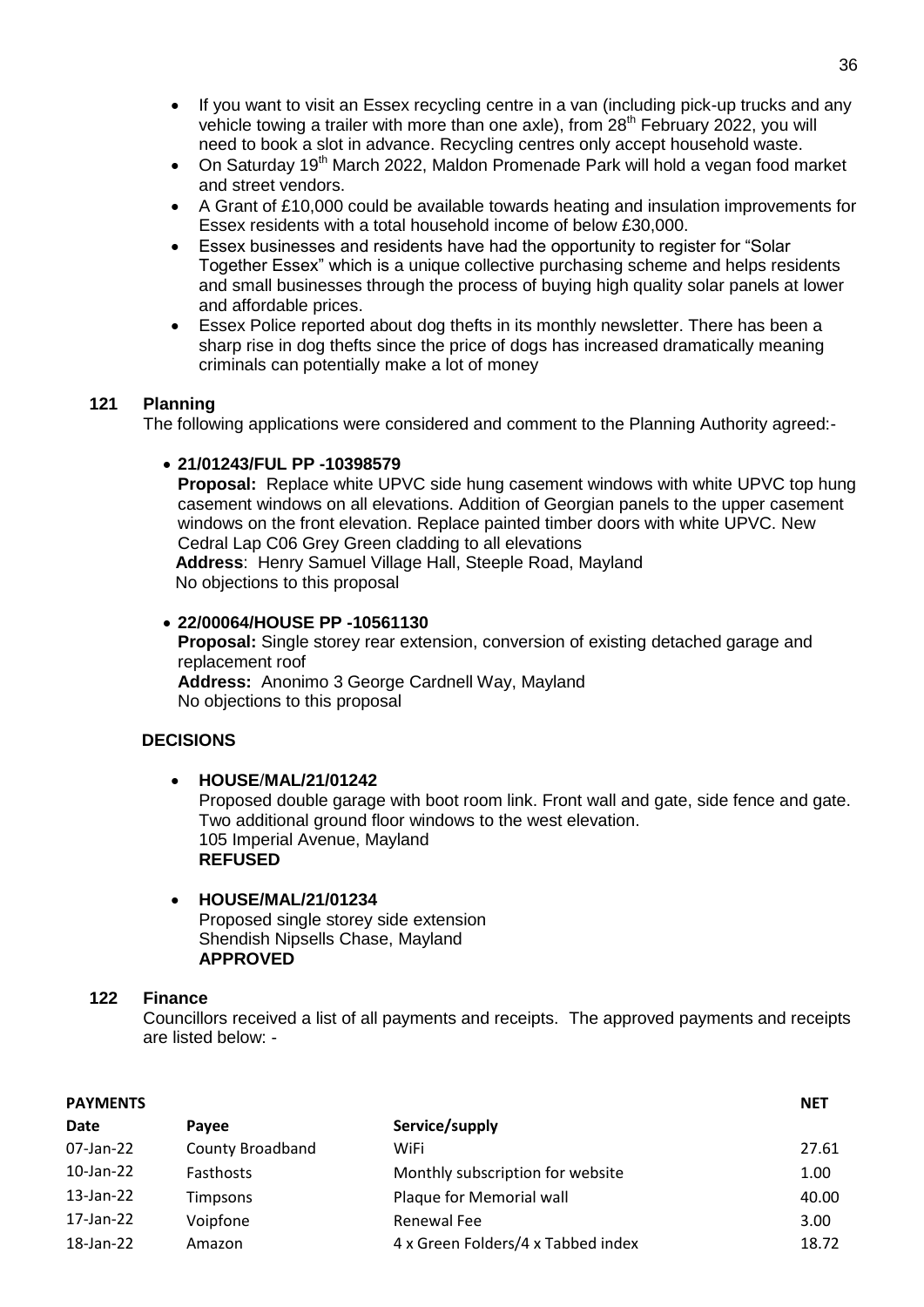| 20-Jan-22       | Amazon                         | Replacement ink for A3 printer                                         | 21.58    |
|-----------------|--------------------------------|------------------------------------------------------------------------|----------|
| 27-Jan-22       | <b>Costcutters UK</b>          | 5 x Picnic Benches for park                                            | 749.59   |
| 14-Jan-22       | <b>Maldon District Council</b> | <b>Engagement Officers - December</b>                                  | 140.24   |
| 08-Feb-22       | MSJ Garwood & Son              | Overmarking 5 pitches                                                  | 236.90   |
| 08-Feb-22       | S Type Security                | Patrols for January                                                    | 455.00   |
| 08-Feb-22       | Playquip Leisure               | To carry out repairs to the fire damaged surfacing<br>below space net  | 288.00   |
| 08-Feb-22       | Troy Planning & Design         | For inception meeting and ongoing liaison with Parish<br>and Maldon DC | 750.00   |
| 08-Feb-22       | K King                         | Deposit refund 5/2/22                                                  | 75.00    |
| 08-Feb-22       | Ligna Consultancy Ltd          | To carry out tree condition survey                                     | 295.00   |
| 14-Feb-22       | <b>NEST</b>                    | <b>Staff Pension</b>                                                   | 114.90   |
| 25-Feb-22       | <b>MPC Staff</b>               | <b>Staff Wages</b>                                                     | 1,741.38 |
|                 |                                |                                                                        | 4,957.92 |
| <b>RECEIPTS</b> |                                |                                                                        |          |
| 07-Jan-22       | K King                         | Hire fee and deposit 5/2/22                                            | 111.00   |
| 17-Jan-22       | Resident                       | Payment for replacement surface                                        | 192.00   |
| 17-Jan-22       | <b>ECC Locality Fund</b>       | Grant for zipwire                                                      | 500.00   |
| 18-Jan-22       | <b>Resident</b>                | Payment for replacement surface                                        | 96.00    |
| 24-Jan-22       | Mayland Football Club          | Fees for January                                                       | 180.00   |
| 28-Jan-22       | T Haywood                      | Plaque for memorial wall                                               | 45.00    |
| 28-Jan-22       | Various residents              | Playmats from the roundabout                                           | 55.00    |
| 02-Feb-22       | J Bourne                       | Hire fee and deposit 25/6/22                                           | 131.00   |
|                 |                                |                                                                        | 1,310.00 |

## **PETTY CASH**

- Cllr Haywood proposed that these payments be accepted. Cllr Chandler seconded this proposal. All in favour.
- Bank reconciliations to be signed next month
- Cllr Harding interested in attending new councillor training course. Clerk to book.

### **123 Clerk's Report**

Each Councillor has received an update on matters from the previous meeting.

### **124 Lawling Park Committee** *including Bakersfield, Lawling Playing Field & Dog Walk Area*

- **Hours for Engagement Officers –** Cllr Haywood proposed that the increased hours previously agreed for the engagement officers were to be focused on the parking problems adjacent to the school/doctors surgery, by the shops and Wembley Avenue. The hours for S Type security would be reduced to 8 hours a month for February and March. Cllr Chandler seconded this. All in favour. Clerk to inform both companies and post on Facebook.
- **Nest Swing –** A further quote for a different kind of nest swing was presented to the council but it was more expensive. It was decided to stay with the original design.
- **Coffee with Cops-** Cllr Haywood proposed that a "coffee with cops" be held in the Lawling Hall as a trial along with a councillor surgery for residents to ask questions to both councillors and the police/engagement officers. Clerk to contact MDC and post on Facebook once date is confirmed. Cllr Todd seconded this. All in favour.
- **Picnic Benches –** The new benches have now been purchased and it was decided to install 3 in the older children's playground and 2 by the young children's park. The existing ones are not fit for purpose and will be removed. Clerk to look for best way to fix them to ground.